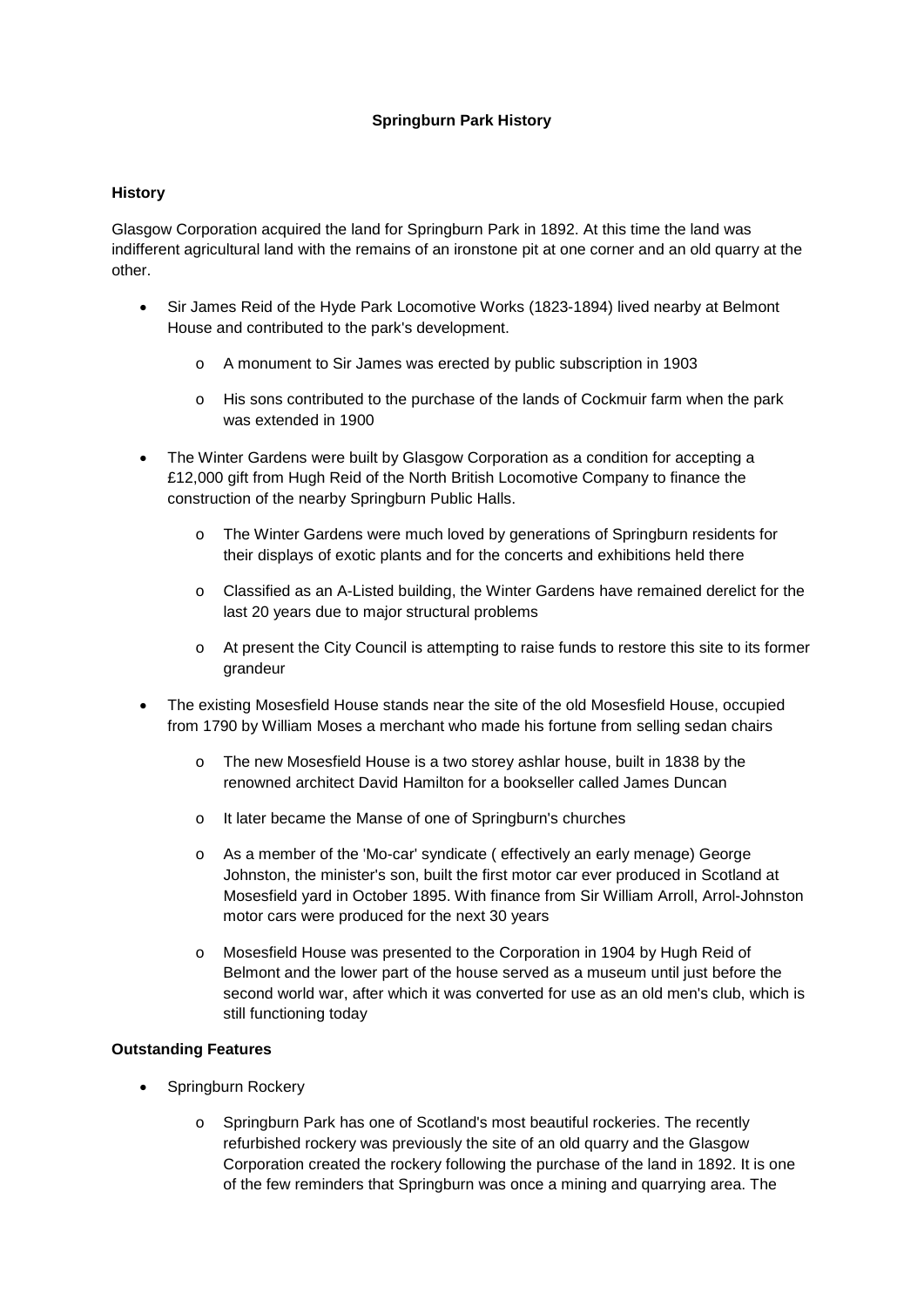refurbishment was the result of substantial sums being allocated by The North Area Committee and Land Services and also with the assistance of the Friends of Springburn Park.

- **Nature Trail** 
	- o The nature trail in the park has recently been redeveloped with cairns and interpretation boards which will provide visitors with a direct informal, educational and recreational experience using the natural environment as a tool to illustrate a conservation message. The cairn at the start of the route gives information on the 1km trail, which is the home to a surprisingly diverse range of wildlife. Ponds, woodlands and meadows are all found within a relatively small area, making the north side of the park a great place to experience Glasgow's wildlife at first hand. The markers posts lead the visitors to stone cairns along the route where particular aspects of the environments will be interpreted. The trail is open 52 weeks of the year and has been designed for casual walkers and wheel chair users alike.
- **Birch Avenue** 
	- o 30 semi mature beech trees were planted on a grass plot adjacent to the Robert Reid statue by Land Services, with the assistance of the friends of Springburn Park and 130 primary one pupils from Albert, Balornock, Barmulloch and St Martha's primary schools. Alternating on either side of the path the 30 Betula Pendula Dalecarlica (Swedish Birch) and Betula Nigra (River Birch) were planted on the 7th March 2006. The avenue is marked with a plaque at the south west side of the avenue.
- Springburn Park is situated on the crown of Balgrayhill, one of the highest areas in the North of Glasgow. At it's peak you will be standing 364 feet above sea level and have impressive views of Ben Lomond, the Trossachs, the Kilpatrick, Campsie and Kilsyth Hills, and the hills of Argyllshire. If the weather is kind the peak of Goat Fell on the Isle of Arran can be seen.
- One of the most charming features of this rustic park is the Peace Garden dedicated to the late Lord Provost, Bob Innes which features beautifully laid out gardens and heather beds, with memorial seats, pergolas and a 'Peace Pole', donated by Japanese atomic bomb survivors.
- The North of the park has been designated a Site of Importance for Nature Conservation. The extensive woodland in the park attracts many birds such as robins, blue tits, chaffinches and wrens. There are two ponds where waterfowl live and breed and the City Council has recently created a third pond by naturalising a redundant boating pond. Herons are regularly sighted near these ponds. Mute swans, coots, moorhens, mallards, little grebe and tufted duck all nest in the islands. There are also less common visitors such as American Wigeon. A fourth pond can be found at the rockery.
- Foxes, squirrels, hedgehogs and rabbits are abundant and roe deer have been sighted in the park. There is a wildflower meadow along the North and West edges of Stobhill Pond, this features Ox-Eye daisy, Yarrow, Meadow Crane's Bill, Cuckoo Flower and Black Knapweed. There are literally dozens of aquatic plants, in particular Yellow Flag, Bottle Sedge and Bulrush.
- The Cockmuir Reservoirs, managed by Scottish Water, sit in the centre of the park. These are built on Cockmuir farmlands, once occupied by a family of Stewarts in the mid 19th century. Cockmuir farm buildings survived well into the 20th century and were sited near the present football pavilion. Although concealed from view, since the demolition of the landmark water